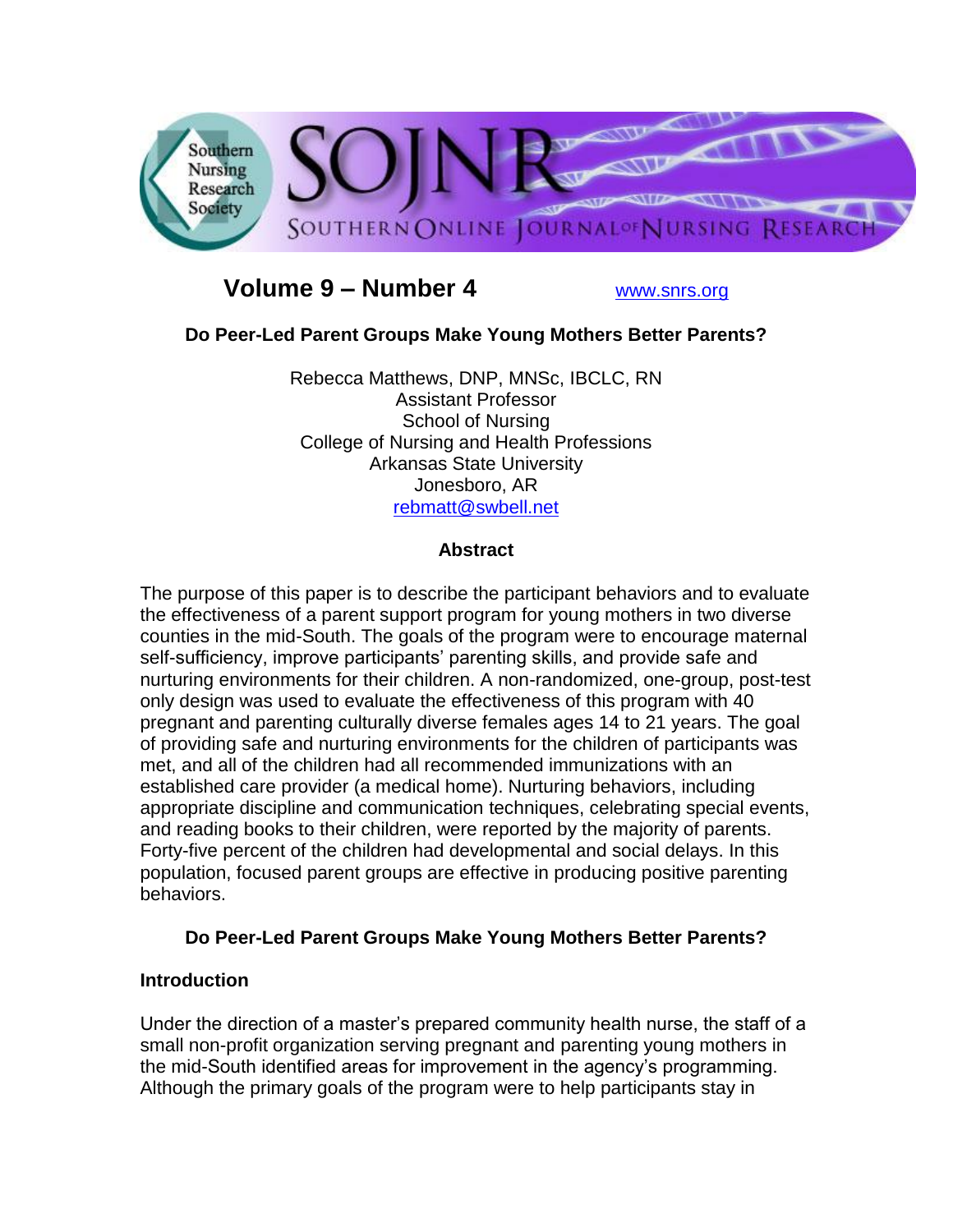school, avoid more pregnancies, and prevent child abuse and neglect, it was difficult to get the participants to comply with home and school visits and to delay subsequent childbearing. Based on identified areas for improvement, the agency transitioned from a low-impact home visitation program to a primarily peer-led, parent group program that produced consistent, long-lasting results and renewed the staff's passion to serve this population. This is an account of the organization's paradigm shift and how the effectiveness of the programming change was evaluated.

# **Background**

Experientially and in the literature, low income, young mothers have higher rates of child maltreatment than the general population. A chaotic life, multigenerational and matriarchal households, frequent changes of residence, trouble meeting basic needs, limited future orientation, and constant exposure to violence characterize this population.**[7,12,15,25,47,49,50](http://snrs.org/publications/SOJNR_articles2/n)** Children raised in these households often go on to perpetuate the cycle of early childbearing and child maltreatment.<sup>10,36,4</sup>

To be successful, programs serving these young women must find a balance between individualized support for the mother at her stage of development and encouraging her independence.**[25,34,35](http://snrs.org/publications/SOJNR_articles2/n)** When a young woman becomes a parent prematurely, she may lose ties to her peer group and the social support she needs as she navigates adolescence and early adulthood. This lack of social support often leads to maternal depression and behavior problems in her child.**[8,30,49](http://snrs.org/publications/SOJNR_articles2/n)** Creating social networks for these young women through regularly scheduled peer group meetings may provide the emotional support needed to become independent and learn the skills to become a nurturing parent.

The agency in this evaluation shifted its focus from only case management, an approach it had used for two decades, to peer-led parent groups in order to create a more effective way to provide relevant solutions to the daily issues these young women face. Under the case management model, clients rarely kept home visit appointments with case managers and often disappeared until their next pregnancy. Adding parent groups to the home visitation and case management program was expected to create stronger connections with the participants, thereby showing them a different way to parent, and giving them a vision of a future beyond their life experience. Several staff that had been former clients became site coordinators so they could lead and organize the peer-led group model of care. Unexpectedly, these staff served as cultural guides for the other staff as this new way of relating to clients through peer group meetings was developed.

The agency became adept at quickly establishing peer groups of pregnant and parenting teens through consistent monthly meetings at convenient locations. These connections were established rapidly due to the fluidity of the teens'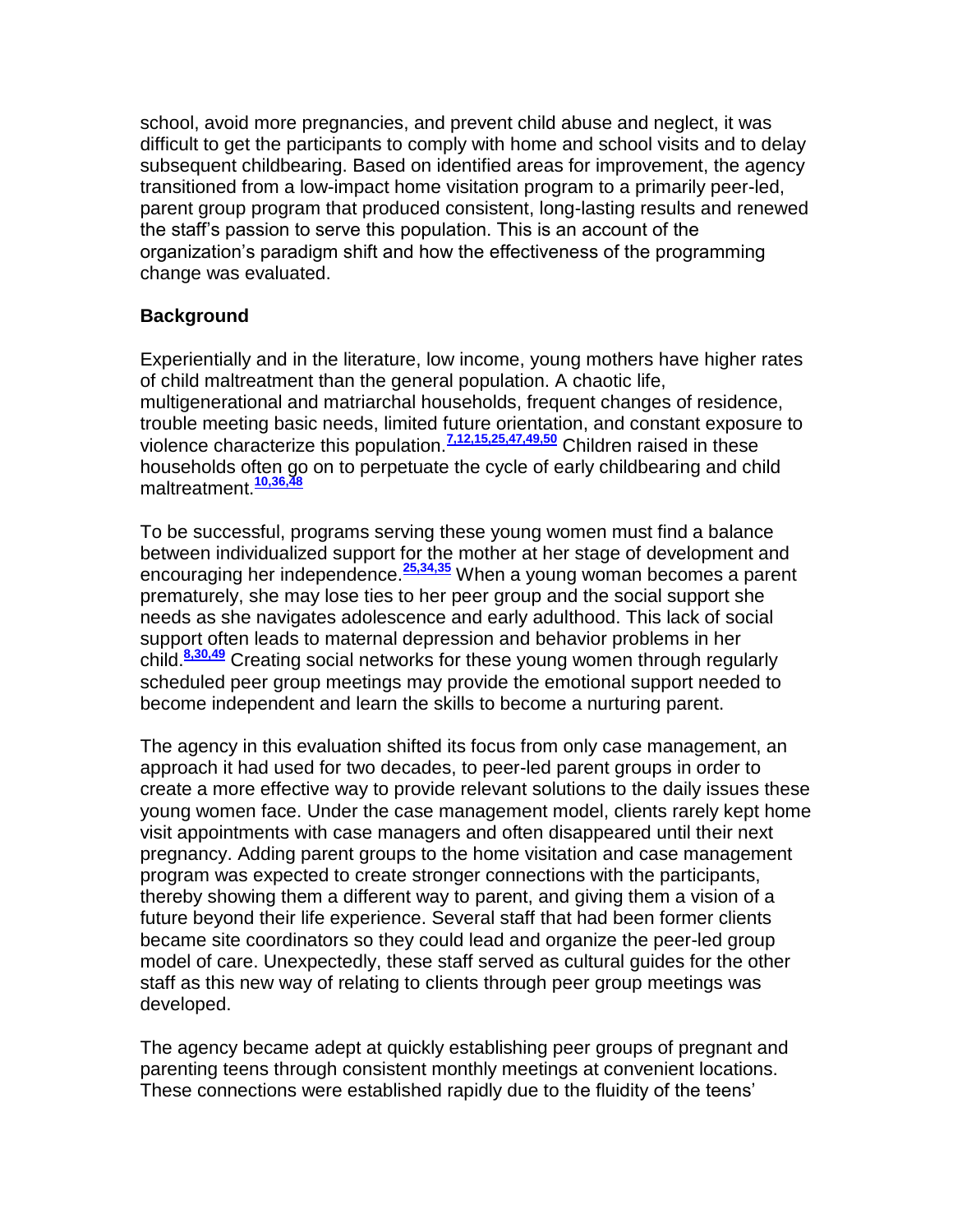commitments. As groups developed, supplying a meal was found to increase attendance. Childcare provided by volunteers from service organizations during group enticed parents to return to subsequent meetings. Transportation was offered to those who needed it. "Baby Bucks", a reward system allowing mothers to purchase infant care products from the agency incentive store, added to family resources for childcare. For example, mothers could earn Baby Bucks by finishing high school, getting to group and helping others get to group, making doctor visits, completing immunizations, and remaining on birth control. The Baby Bucks currency was treated like real money and lost or forgotten bills were not replaced nor was credit given. Participants became very responsible with this system and carefully saved and planned for their purchases each month.

An intergenerational model was incorporated in the peer support program by bringing childcare with focused reading and play activities into the monthly parent groups. As the children of the participants experienced a warm and nurturing environment at group, the mothers learned effective parenting techniques and child development that helped them become more nurturing at home. Parenting behaviors covered in group included daily reading and conversations with children, appropriate time outs and distraction in place of spanking, child growth and development, nutrition and exercise, and the importance of celebrations and play.

Five years after the program change took place, a program evaluation was implemented to determine the extent to which the program was effective helping participants achieve the program goals of greater maternal self-sufficiency, improved parenting skills, and the creation of safe and nurturing environments for children. The evaluation was a cross-sectional, point-in-time design, and used a convenience sample of all participants in the parenting groups. Baseline data for the group prior to program implementation was not available due to the transience of program participants.

#### **Significance of the problem**

Resilience, the characteristic of positive adaptation despite personal adversity, is a common theme among researchers working with young, high-risk mothers. As researchers watched some young women thrive in adversity and others flounder, they attempted to identify what elements in the individual and the environment created the ability to "bounce back' or persevere under difficult circumstances.**[10,24,29,38](http://snrs.org/publications/SOJNR_articles2/n)** When common characteristics of "survivors and thrivers" were identified,<sup>[1,4,14,22,45](http://snrs.org/publications/SOJNR_articles2/n)</sup> one of the most common elements was the connection to a caring adult or series of adults who guided the young person through childhood and adolescence.**[2,3,9,32,33,37,39,40,44,45](http://snrs.org/publications/SOJNR_articles2/n)**

When a pregnant adolescent or young adult lacks connections to a caring adult, the social support provided by a parent group may provide enough care and nurturing to help the young woman find her way through a difficult adolescence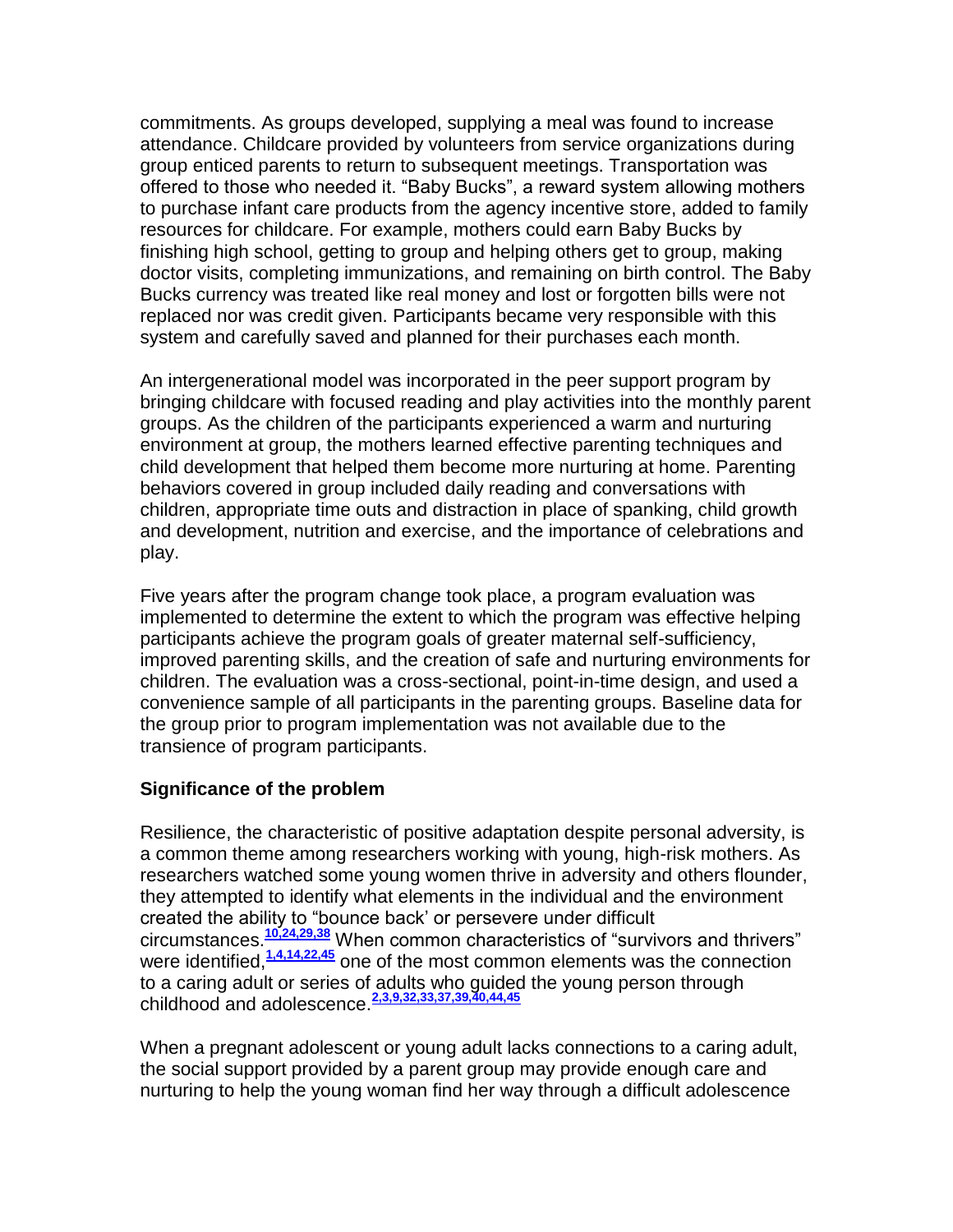and gain needed resilience. Logsdon and others**[30](http://snrs.org/publications/SOJNR_articles2/n)** calls this "piecing together a quilt" as the young mother finds the support she needs from adults, peers, and partners. These investigators claim that these young women do better in their health and life circumstance outcomes if there is a match, or congruence, between the amount of social support desired and the social support received.**[31](http://snrs.org/publications/SOJNR_articles2/n)** This support may be on several levels: the macrosystem (the parental home and community in which the young woman lives), the mesosystem (interpersonal dynamics in the her life), and the microsystem (the young woman's temperament and other personal characteristics). Key elements missing in any of these systems may affect a young mother's life outcomes; social support through a caring adult or peer group within a mesosystem framework may make up to some extent for what is missing.

# *Daily life in the culture of poverty*

Young mothers living in poverty often face challenges beyond the experience of those delivering care in agency settings. In their thoughtful analysis of the daily challenges facing the low-income, young mother, Beeber and Canuso<sup>[5](http://snrs.org/publications/SOJNR_articles2/n)</sup> explain that life in the culture of poverty is based the following tacit principles:

- 1. It is organized around basic survival needs that take precedence over anything else, including doctor appointments, being on time, and job interviews.
- 2. It has unpredictable resources. The ability to keep appointments may be dependent upon the availability of transportation, access to a telephone, and spur-of-the–moment childcare, all which must be available at the same time to be useful.
- 3. It is based in present time. Resources are in present time and there is little regard for or understanding of future orientation, which may explain their low regard for education and literacy.
- 4. It is energy consuming. What someone outside the world of poverty interprets as lazy or a poor choice may actually be energy conservation.
- 5. It brings out qualities of resilience. What is seen as abusing the system may be the mother's determination to provide for her family because the resources are present today. She is actually demonstrating the resilience needed to live in the culture of poverty.
- 6. It is the only life they know. Low-income young mothers have watched their sisters, mothers, and grandmothers model a similar life trajectory of early parenthood, dependence upon public assistance, and limited education. The ability to envision and plan for the future is not in their life experience.

# **Methods**

A non-randomized, one-group, post-test only design was used to evaluate the effectiveness of this program with a convenience sample of 40 pregnant and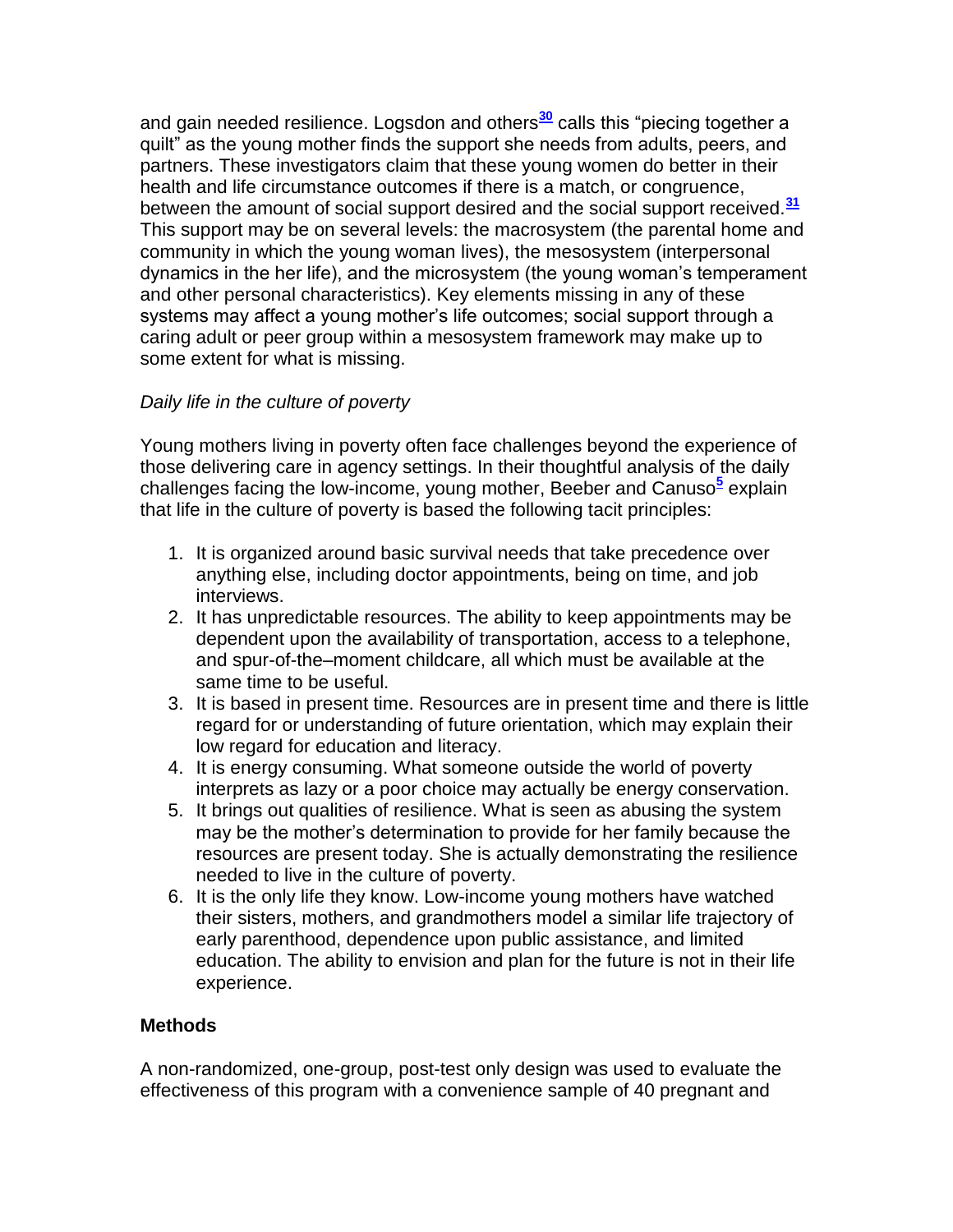parenting culturally diverse females ages 14 to 21 years, and their children. A simple, non-experimental evaluation of the program's implementation was conducted in order to examine the efficacy of peer-led parent education groups in improving parenting behaviors, providing safe and nurturing environments for participants' children, and increasing behaviors leading to self-sufficiency, i.e., school completion, employment, less social isolation.**[21,29,35](http://snrs.org/publications/SOJNR_articles2/n)** Institutional review board exempt status was granted for the evaluation.

The parent groups met on a monthly basis for two years and used a peer-led, self-help model by training volunteer teams of women to lead the groups who had been young parents themselves. Group facilitators used the Meld parenting curriculum in monthly meetings [\(www.parentsasteachers.org\)](http://www.parentsasteachers.org/) that covered child development, child guidance, health, family management, and parent development on a rotating basis over two years. Program participants completed an informed consent and demographic form, including basic demographics, involvement with the child's father (including child support and paternity), level of education, hours and place of employment, with whom the participant lived, to whom she turned to for support, 5-year goals, and hours of exposure to the curriculum. Participants, with the help of their case managers who were trained by the executive director, completed forms and questionnaires before the evaluation began. Due to the unpredictability of group membership, preevaluation data for specific individuals was difficult. Therefore, only one set of data was collected for each participant.

#### *Instrumentation*

Two tools were used in the evaluation. A parent outcome survey created by the agency looked at nurturing parenting behaviors, health and safety and preventive health care, family strengths, and social support. The second evaluation tool, The *Ages and Stages Questionnaires (ASQ): A Parent-Completed, Child-Monitoring System,***[13](http://snrs.org/publications/SOJNR_articles2/n)** was used to measure cognitive and social development of children in the program. The ASQ was chosen because it is an observational questionnaire easily administered by parents or caregivers, it has proven reliability (90%) and validity (83%), and it has proven efficacy in monitoring the development of at-risk children.

In addition to the data derived from the evaluation tools, questions were developed by the staff to determine program implementation strategy and efficacy as suggested by Grembrowski:**[23](http://snrs.org/publications/SOJNR_articles2/n)**

- 1. *What are the participant demographics?*
- 2. *How many participants have a stable relationship with the father of their youngest child?*
- 3. *What kinds of positive parenting behaviors are present?*
- 4. *Are participants able to name at least one 5-year goal?*
- 5. *Who derives the most benefit from parent group meetings?*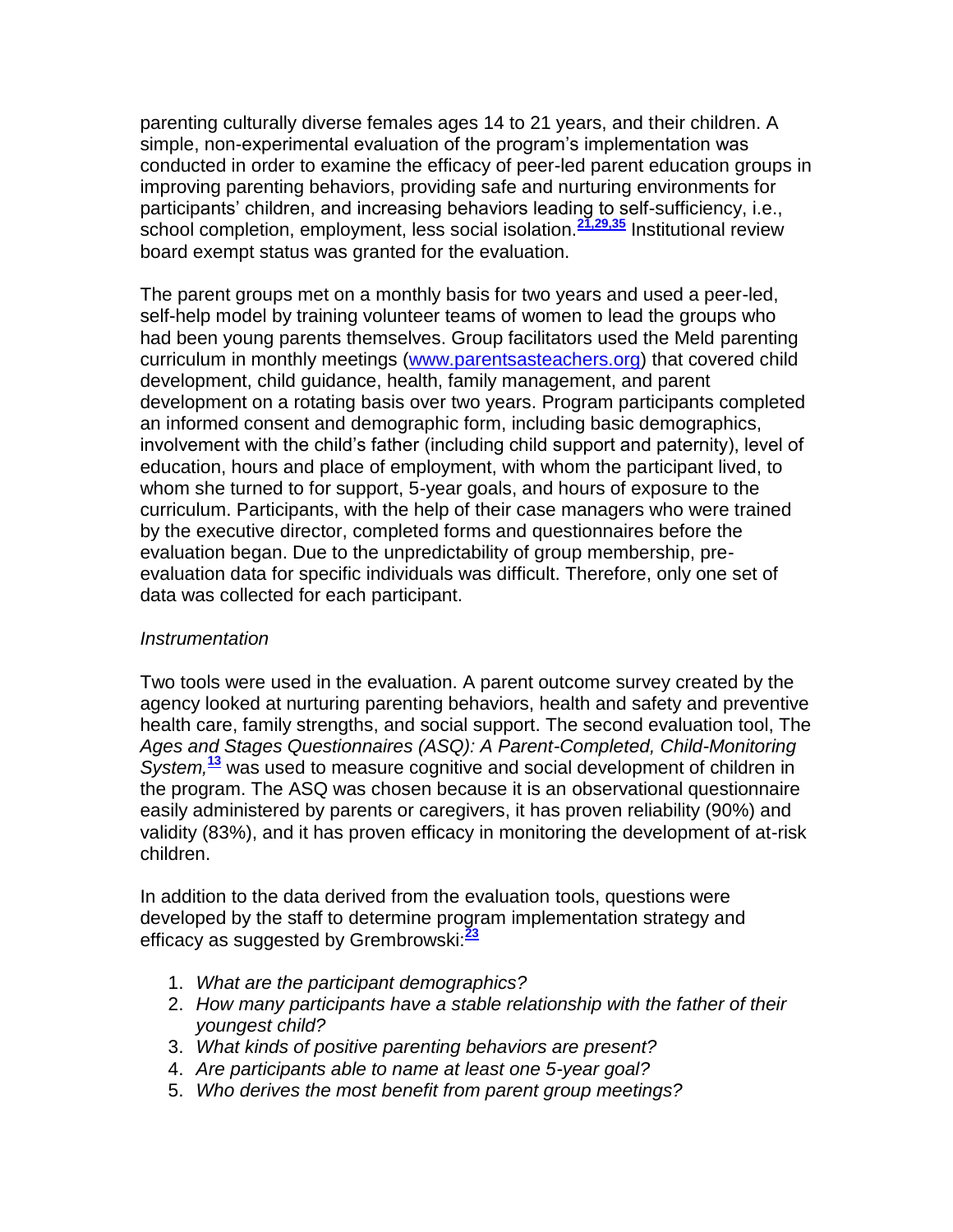- 6. *How many families are linked with a pediatric care provider (medical home) and other social services?*
- 7. *How many children are on track socially and developmentally?*
- 8. *Are participants satisfied with the program?*

#### *Methods*

Typical case protocols were as follows: upon enrollment in the program, the participant signed the program evaluation informed consent after the program was explained. A general demographic information sheet and the parent outcome survey were administered by one of six case managers who had received training by the executive director. Once the initial data collection was completed, the evaluator created a coding sheet and entered data into spreadsheets. Each participant was assigned a number to assure confidentiality. All children ages 4 to 60 months were administered the Ages and Stages Questionnaire. Results of these questionnaires were assembled into the spreadsheets along with the number of meetings attended during the evaluation period. In data analysis, the response to each question was divided by the sample size of 40 to calculate the percentage of responses in each category. No other data analysis was used.

# **Results**

# *Participant Demographics*

Forty young women and 59 children participated in the program evaluation. The ages of the young women ranged from 14 to 21 years. Twenty-seven (67.5%) were between 16 and 19 years of age. The ages of participant's children ranged from 6 weeks to 6 years. Additional demographic details are provided in Table 1.

#### *Results of the Ages and Stages Questionnaire*

This questionnaire helped staff determine if children were on track developmentally and socially. Of the 27 eligible children for the Ages and Stages questionnaire, 22 were available for testing and 5 could not be located for various reasons. Of the 22, 45% (10) were lagging in one to four areas of development and 45% (10) were lagging in all five areas. Most of the lags were in fine motor skills and problem solving. Therefore, 55% had no developmental lags.

#### *Results of the Parent Outcome Survey*

*Positive Parenting Behaviors.* The top discipline strategies were to praise good behavior (68%), use time outs, and redirect behavior. A high awareness of literacy and its importance among participants may have been due to the agency's partnership with the local library in literacy programs. Other parenting behaviors are recounted in Table 2.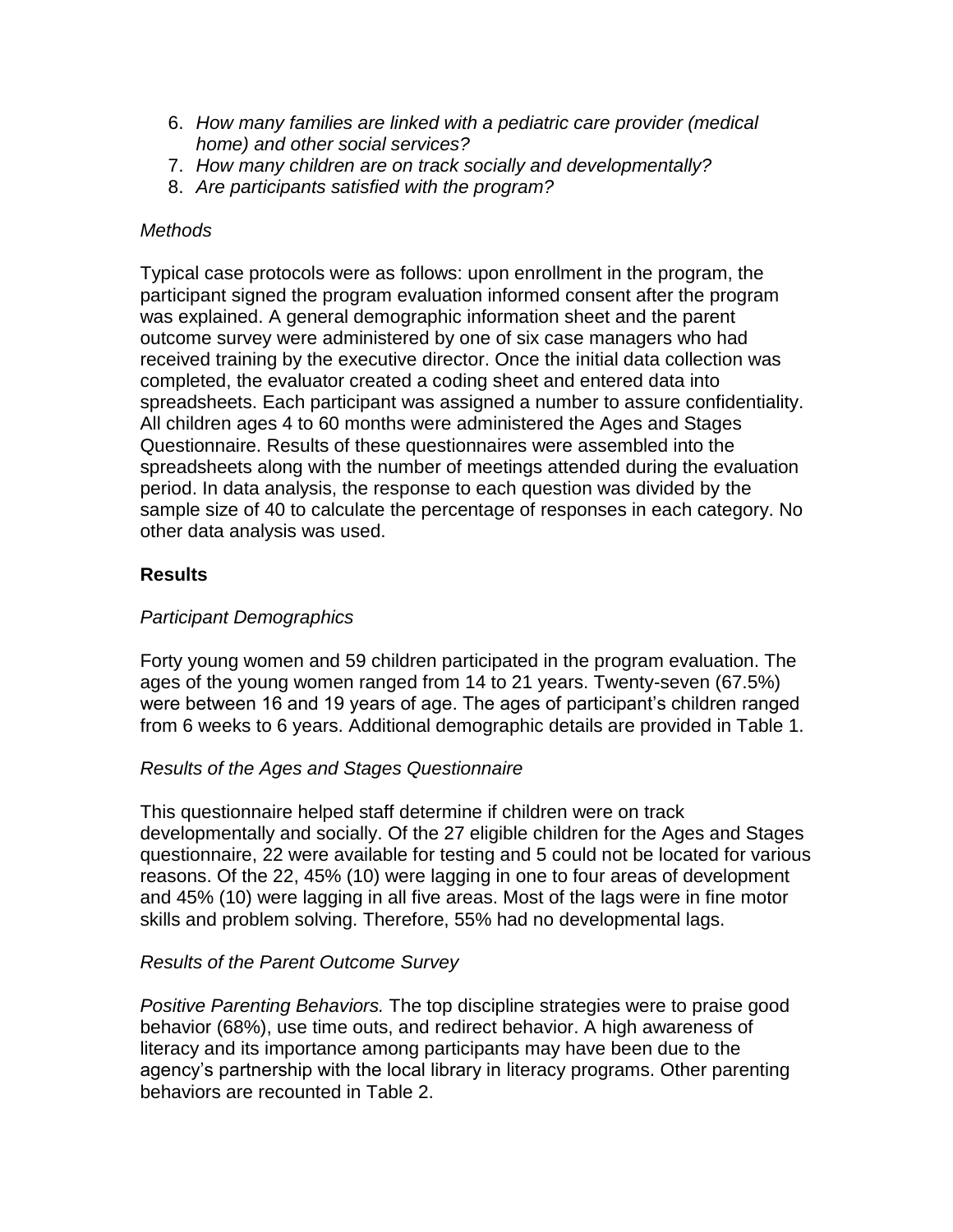*5-year Goals.* Participants were asked for 5-year goals to determine their ability to "envision the future. Individuals with little or no social support had difficulty stating goals, which may mean they could not envision the future, a quality found in resilient young mothers (Table 3). Social support came from mothers (56%), fathers (15%), grandparents (10%), siblings (97%), friends (7%), partners (24%), and in-laws (24%).

*Participant Satisfaction.* Five questions asked participants to rate the program on a five point Likert Scale as follows: How well do you feel you are supported in the group? How well do you feel you understand new information? How well prepared do you feel to make decisions based on what you learn in the group? How well prepared do you feel to try what you have learned with your child? Do you feel your voice is welcome? Is there anything that would make the group more beneficial to you?

The mean score for each question was 4.5, leading to the conclusion that participants were very pleased with the group. Suggestions for making the group more beneficial included pairing participants with a buddy for support outside group, allowing participants to give more input about the curriculum, providing childbirth preparation classes, making people be more punctual, and making the sessions longer. Others suggested the following topics: more newborn care and development, information about twins, and nutrition. Several asked to have a dentist and a pediatrician speak to the group.

#### *Additional questions*

*Who Derived the Most Benefit from Parent Meetings?* All of the participants were enrolled in the parent group program and attended at least one meeting prior to the evaluation period. The groups had consistent numbers of attendees but fewer consistent individual members, though the most dependable attendees in these groups were either 14 years old or greater than 18. Most inconsistent in their attendance were the 15 to 17 year olds, which may reflect their phase of development.

Characteristics of this subgroup are in Table 4.

*Linkage with medical home and social services.* Due to excellent case management, all participants and their children were with an established health care provider (medical home). All participants were enrolled in every social service program for which they qualified. The majority of participants received three to four types of assistance. The top four sources were WIC, the state children's Medicaid program, food stamps, and pregnancy Medicaid. Other sources of help were Temporary Assistance for Needy Families (TANF), child support, and Section 8 Housing.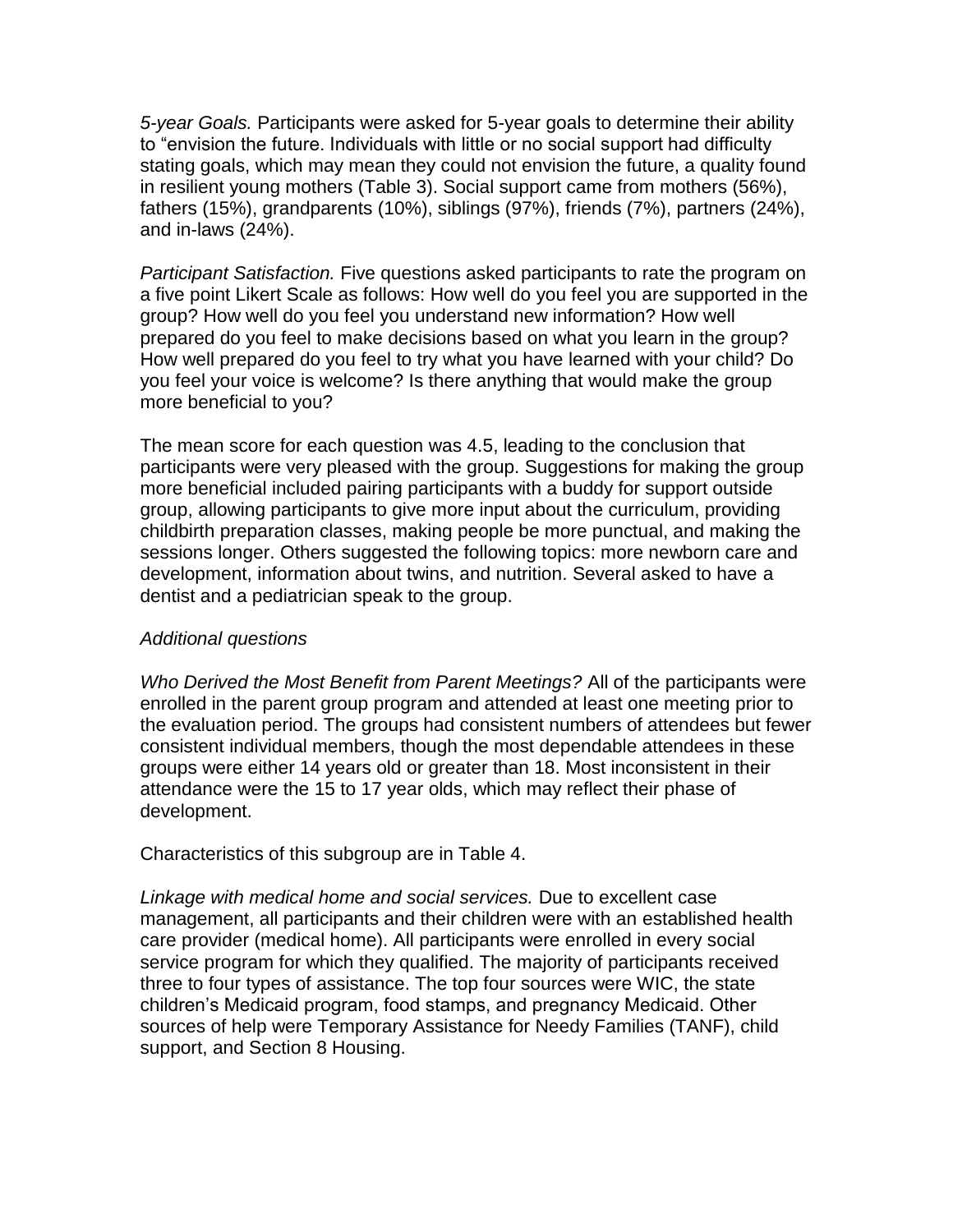*Relationship with Father of Youngest Child.* The most recent relationship was evaluated because some participants had different fathers for each child. Fathers of the children ranged in age from 15 to 38 years. Most were 17 to 22 years of age, and ten were 1 to 5 years younger than their partners. Five of the fathers were also enrolled in the agency programs. Fifteen percent (6)of the young women had no contact with the father of their babies, and two did not know the age of the father or his last name. Paternity was sought by 62.5% (25), 45% (18) received some help from their child's father (diapers, cash) and 57.5% (23) said they would not pursue child support payments.

#### *Conclusions*

The goal of providing a safe and nurturing environment was quantifiable, with 100% of the children having all recommended immunizations within a medical home. Positive reinforcement discipline techniques were used by 68% of parents, 49% read to their children, 66% used questions and 44% used imitation in communicating, and 17% reported never speaking with their children. Fifty-five percent of the children had no social or developmental lags and 51% of their mothers had future oriented goals. Focused parent groups appear to be effective in producing positive parenting behaviors in this population.

# **Discussion**

The findings of this evaluation support the concept that programs for vulnerable families do the most good "when they focus on providing parents with new skills, insights, and approaches to the complex task of parenthood and are least effective when they attempt to change longstanding family problems and difficulties."**[19p785](http://snrs.org/publications/SOJNR_articles2/n)** In an evaluation of a similar program of case management and parenting support, Fergusson and others**[18,19](http://snrs.org/publications/SOJNR_articles2/n)** followed New Zealand families enrolled in the Early Start program. Participants were followed for 36 months at specified intervals throughout their child's life and more frequently if they were high-risk. These researchers concluded that the program did not produce parent and family related benefits. However, there were child related benefits in terms of health (medical home, immunizations), preschool education, child abuse and neglect, parenting practices, and child behavior.**[19](http://snrs.org/publications/SOJNR_articles2/n)** The findings of Fergusson's studies supports the conclusions of this evaluation, in that the parent and family related benefits of peer-led parent groups, such as improvement in 5-year goals, moving toward self-sufficiency, less dependence upon public assistance, and enrolling in a trade school, were difficult to quantify. However, the child related benefits (medical home, immunizations, social and cognitive development) were more recognizable. In other words, the program was most effective in creating "new learning" related to child health, development, and behavior.

The difficulty of life in a violent, impoverished neighborhood can diminish the effects of positive interventions in the form of home visitation and parent groups. **[2,17,21](http://snrs.org/publications/SOJNR_articles2/n)** A review of 13 parent program evaluations found the long-term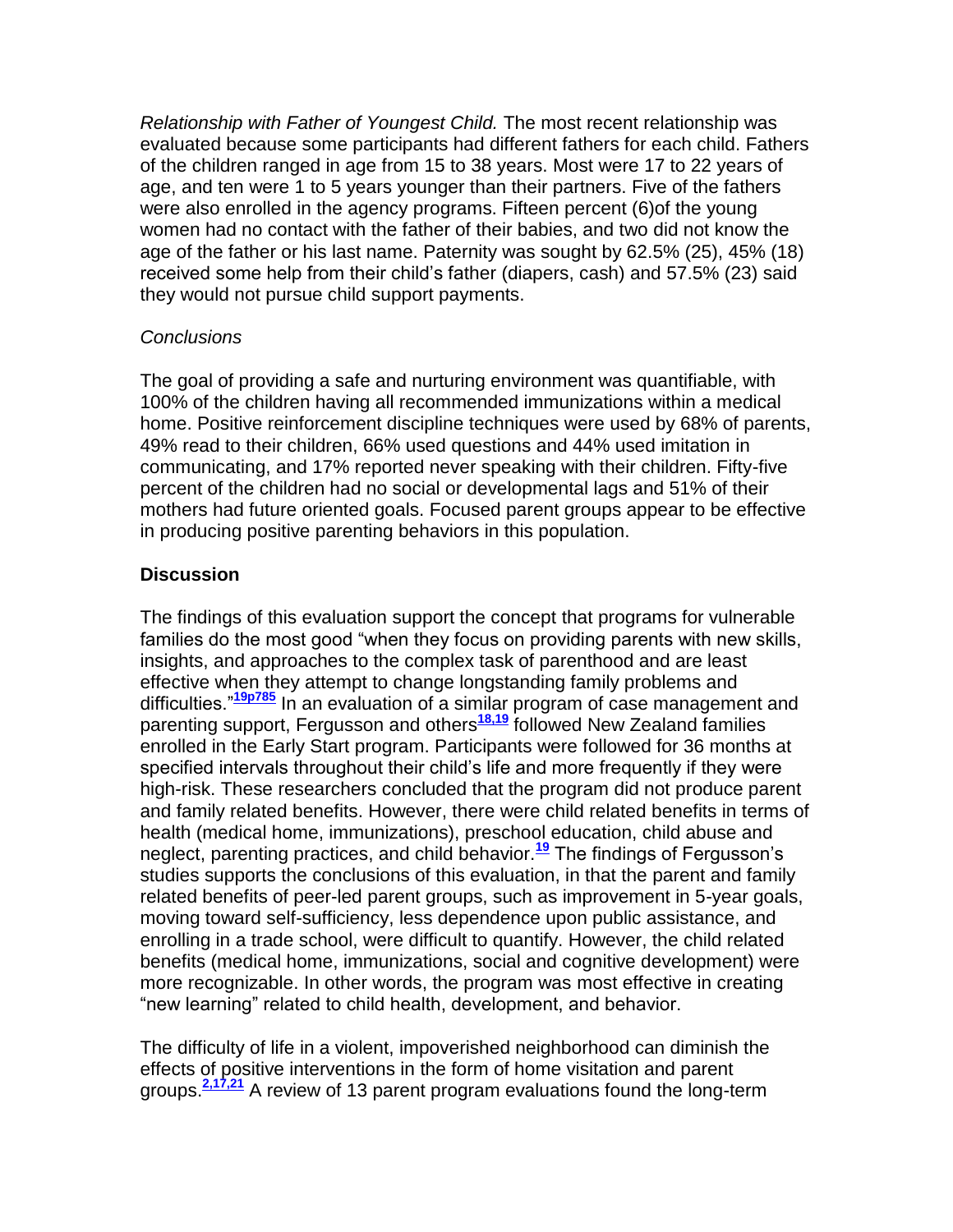benefits of these programs to be minimal<sup>[6](http://snrs.org/publications/SOJNR_articles2/n)</sup> because they were too comprehensive and adult-oriented. These results also corroborate findings previously published**[2,6,17,21](http://snrs.org/publications/SOJNR_articles2/n)** describing the chaotic lives these young women experience and the multiple social drains on their resources. Child outcomes were more easily quantified than maternal outcomes in these studies, reinforcing how quickly an intervention should be implemented with the evanescence of participant commitment in this population.

The small size of this evaluation was a limitation in its application to larger populations. Use of an agency-devised parent outcome survey tool without established validity and reliability restricted its comparison to other evaluations. More complex statistical analysis of the data beyond percentages was difficult due to the transience of the participants. As a strength, this evaluation represents the cumulative efforts of an agency to apply a thoughtful approach to a unique population. The evaluator had the opportunity as executive director to observe participants and staff over six years in order to get a sense of the program's success. This opportunity was also a limitation as some objectivity was most certainly lost. Other strengths include a diverse and committed staff that were passionate about the program and wanted to see participants succeed. In spite of implementation difficulties with an unpredictable population, the fact that several of the staff had been agency clients in the past may have contributed to the program's success because the staff could relate so well to the participants.

Although other disciplines, most notably psychology, education, and sociology, have explored the world of the vulnerable young parent for several decades, nursing has just begun to share its unique contribution.**[1,2,5,10,15,16,24,26](http://snrs.org/publications/SOJNR_articles2/n) [27,29-31,41-43](http://snrs.org/publications/SOJNR_articles2/n)** The bio-ecological model described by Logsdon and others,**[19](http://snrs.org/publications/SOJNR_articles2/n)** provides a strong conceptual basis for future nursing research by incorporating the complex, multidimensional world of the adolescent and young adult. Future nursing research could examine variations in the level and hours of exposure to a program, the effect and preparation of the case manager (college educated or peer with special training; nurse, health educator, or social worker), the resources of the participants (personal, interpersonal, community and family), the amount of personal chaos in each mother's life, the role of the father of the baby, and interventions that incorporate all members of a multi-generational household, including grandmothers.

Programs designed for young mothers must take into account her developmental stage, age, cognitive abilities, and need for physical and emotional support at the point in time she is a part of the program. Individualized support, rather than a one size fits all approach, will bring more success. Last, understanding the context of poverty in the life of many of these mothers will help those providing care and services to be more effective.

As Fergusson and others observed,<sup>[19](http://snrs.org/publications/SOJNR_articles2/n)</sup> the high-risk populations that enter home visitation and parent education programs do not possess a common set of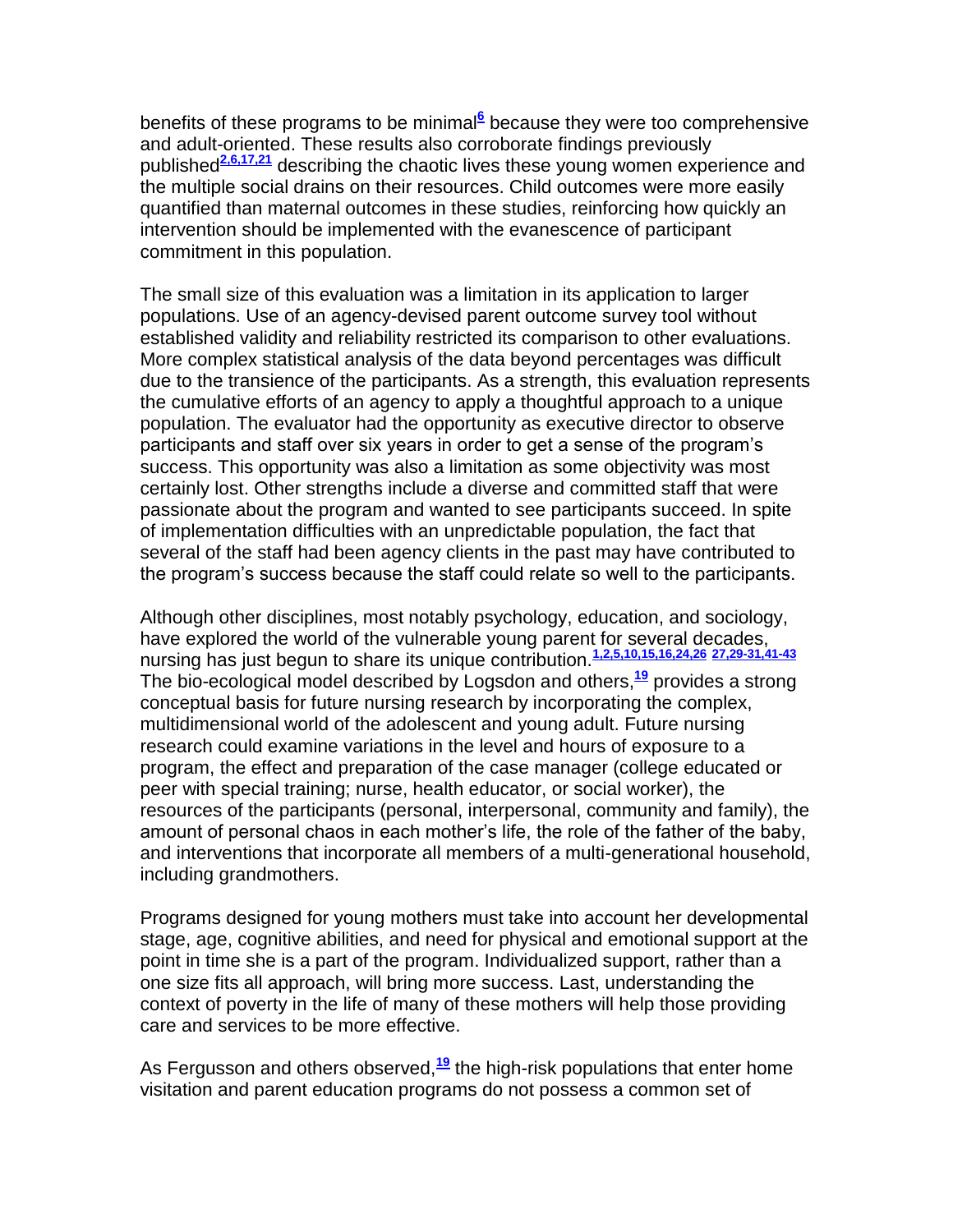problems, standard treatment protocols are difficult to implement, and outcomes are difficult to measure. Questions continue to be asked about the value of home visitation for high-risk parents, particularly whether implementation of these programs on a large, society-wide scale is cost-effective.**[17-19,21](http://snrs.org/publications/SOJNR_articles2/n)** However, the design and implementation of programs for vulnerable young families incorporating outcomes-proven, evidence-based features are a worthy investment.

# **References**

- 1. Aronowitz, T. (2005). The role of "envisioning the future" in the development of resilience among at-risk youth. *Public Health Nursing, 22*(3), 200-208.
- 2. Aronowitz, T., & Morrison-Beedy, D. (2004). Resilience to risk-taking behaviors in impoverished African-American girls: The role of motherdaughter connectedness. *Research in Nursing and Health, 27*(1), 29-39.
- 3. Bazelon, E. (2006, April 30). A question of resilience*. The New York Times*.
- 4. Bernard, B., & Marshall, K. (1999, 11/18/2003). A framework for practice: Tapping innate resilience. *Research/Practice* Retrieved 2/12/05, 2005, from [http://education.unm.edu/CAREI/Reprots/Rpractice/Spring97/framework.ht](http://education.unm.edu/CAREI/Reprots/Rpractice/Spring97/framework.htm)

[m.](http://education.unm.edu/CAREI/Reprots/Rpractice/Spring97/framework.htm)

- 5. Beeber, L.S., & Canuso, R. (2005) Strengthening social support for the low-income mother: Five critical questions and a guide for intervention. *Journal of Obstetric, Gynecologic, and Neonatal Nursing,* 34(6), 769-776.
- 6. Berrey, E. C., & Lennon, M. C. (1998). Teen parent program evaluations yield no simple answers. *The Forum, 1*(4), 4.
- 7. Bifulco, A., Moran, P. M., Ball, C., Jacobs, C., Baines, R., Bunn, A., et al. (2002). Childhood adversity, parental vulnerability and disorder: Examining inter-generational transmission of risk. *Journal of Child Psychology and Psychiatry, 43*(8), 1075-1086.
- 8. Birkeland, R., Thompson, J. K., & Phares, V. (2005). Adolescent motherhood and postpartum depression. *Journal of Clinical Child and Adolescent Psychology, 34*(2), 292-300.
- 9. Bissonnette, M. (1998). Optimism, hardiness, and resiliency: A review of the literature: The Child and Family Partnership Project.
- 10.Black, C., & Ford-Gilboe, M. (2004). Adolescent mothers: Resilience, family health work and health-promoting practices. *Journal of Advanced Nursing, 48*(4), 351-360.
- 11.Black, M. M., Papas, M. A., Hussey, J. M., Hunter, W., Dubowitz, H., Kotch, J. B., et al. (2002). Behavior and development of preschool children born to adolescent mothers: Risk and 3-generation households. *Pediatrics, 109*(4), 573-580.
- 12.Brennan, P. A., Le Brocque, R., & Hammen, C. (2003). Maternal depression, parent-child relationships, and resilient outcomes in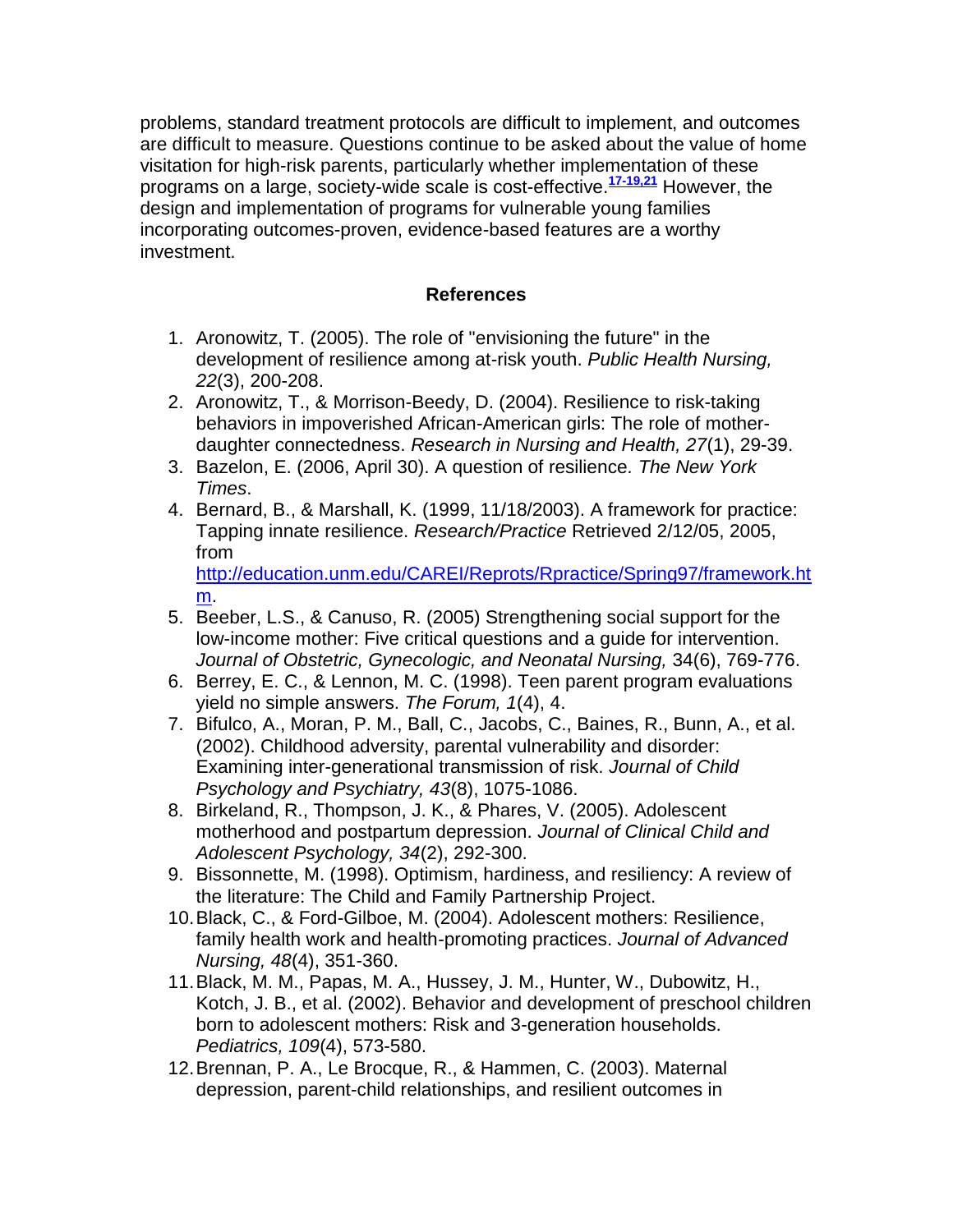adolescence. *Journal of the American Academy of Child and Adolescent Psychiatry, 42*(12), 1469-1477.

- 13.Bricker, D., & Squires, J. (1999). *Ages and Stages Questionnaires (ASQ): A parent-completed, child monitoring system* (2nd ed.). Baltimore, MD: Paul H. Brookes.
- 14.Chalk, R., Gibbons, A., & Scarupa, H. J. (2002). *The multiple dimensions of child abuse and neglect: New insights into an old problem*. Child Trends: Washington, D.C.
- 15.Clemmons, D. (2003). Adolescent motherhood: A meta-synthesis of qualitative studies. *MCN, The American Journal of Maternal/ Child Nursing, 28*(2), 93-99.
- 16.Cosey, E. J., & Bechtel, G. A. (2001). Family social support and prenatal care among unmarried African-American teenage primiparas. *Journal of Community Health Nursing, 18*(2), 107-114.
- 17.Eckenrode, J., Ganzel, B., Hendersen, C. R., Smith, E., Olds, D. L., Powers, J., et al. (2000). Preventing child abuse and neglect with a program of nurse home visitation: The limiting effects of domestic violence. *Journal of the American Medical Association, 284*(11), 1385- 1391.
- 18.Fergusson, D. M., Grant, H., Horwood, L. J., & Ridder, E. M. (2005). Randomized trial of the Early Start program of home visitation. *Pediatrics, 116*(6), e803-809.
- 19.Fergusson, D. M., Grant, H., Horwood, L. J., & Ridder, E. M. (2006). Randomized trial of the Early Start program of home visitation: Parent and family outcomes. *Pediatrics, 117*(3), 781-786.
- 20.Fram, M. S. (2005). "It's just not all teenage moms": Diversity, support, and relationship in family services. *American Journal of Orthopsychiatry, 75*(4), 507-517.
- 21.Furey, A. (2004). Are support and parenting programs of value for teenage parents? Who should provide them and what are the main goals? *Public Health, 118*(4), 262-267.
- 22.Gamezy, N. (1991). Resilience and vulnerability to adverse developmental outcomes associated with poverty. *American Behavioral Scientist, 34*(4), 416-430.
- 23.Grembowski, D. (2001). *The practice of health program evaluation.*  Thousand Oaks, CA: Sage Publications.
- 24.Hanna, B. (2001). Negotiating motherhood: The struggles of teenage mothers. *Journal of Advanced Nursing, 34*(4), 456-464.
- 25.Hess, C. R., Papas, M. A., & Black, M. M. (2002). Resilience among African-American adolescent mothers: Predictors of positive parenting in early infancy. *Journal of Pediatric Psychology, 27*(7), 619-629.
- 26.Keating-Lefler, R., & Wilson, M. E. (2004). The experience of becoming a mother for single, un-partnered, Medicaid-eligible, first-time mothers. *Journal of Nursing Scholarship, 36*(1), 23-29.
- 27.Koniak-Griffin, D., Anderson, N. L., Verzemnieks, I., & Brecht, M. L. (2000). A public health nursing early intervention program for adolescent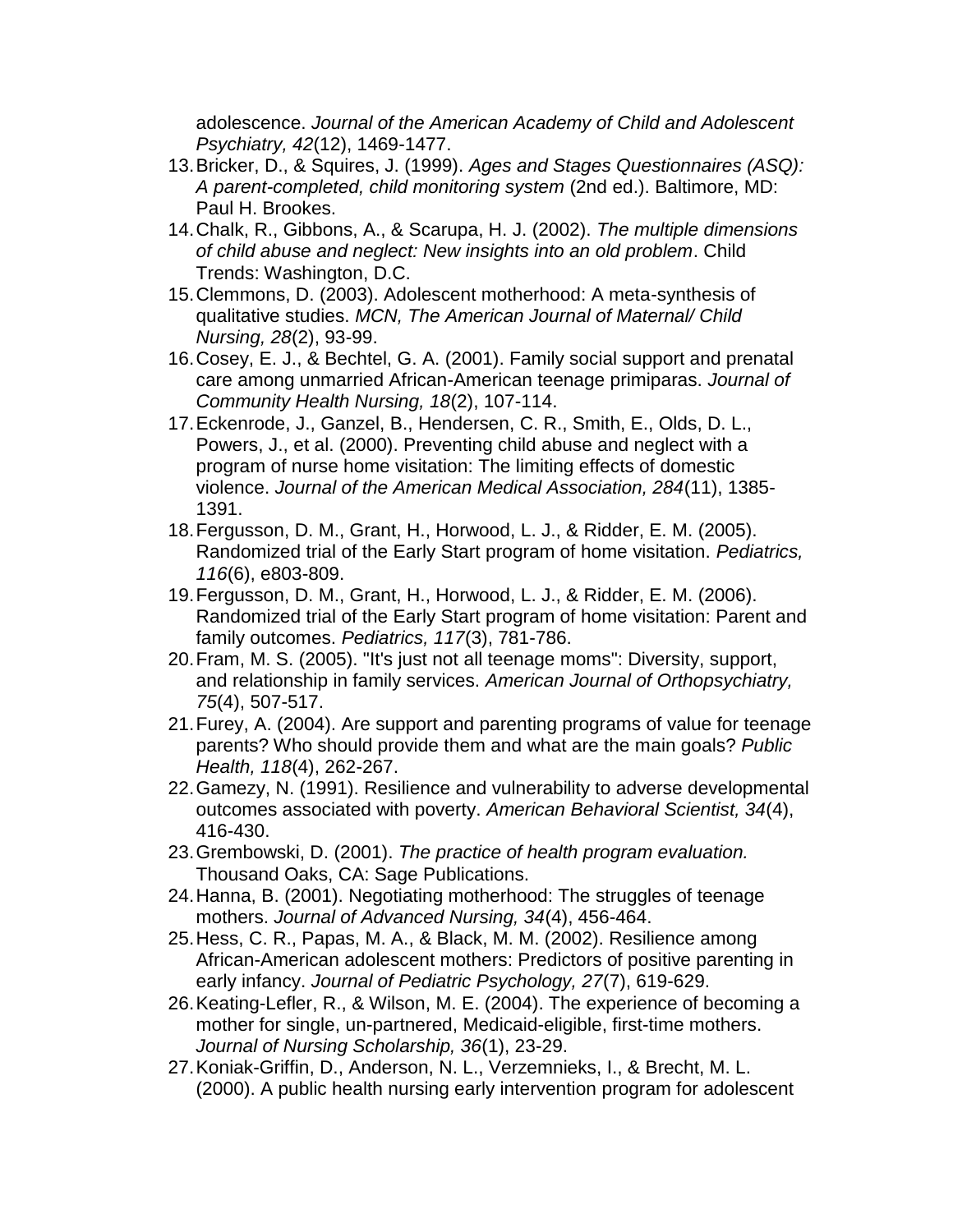mothers: Outcomes from pregnancy through 6 weeks postpartum. *Nursing Research, 49*(3), 130-138.

- 28.Krishnakumar, A., & Black, M. M. (2003). Family processes within threegeneration households and adolescent mothers' satisfaction with father involvement. *Journal of Family Psychology, 17*(4), 488-498.
- 29.Logsdon, M. C., Birkimer, J. C., Ratterman, A., Cahill, K., & Cahill, N. (2002). Social support in pregnant and parenting adolescents: Research, critique, and recommendations. *Journal of Child and Adolescent Psychiatric Nursing, 15*(2), 75-83.
- 30.Logsdon, M. C., Gagne, P., Hughes, T., Patterson, J., & Rakestraw, V. (2005). Social support during adolescent pregnancy: Piecing together a quilt. *Journal of Obstetric, Gynecologic, and Neonatal Nursing, 34*(5), 606- 614.
- 31.Logsdon, M.C., Hertweck, P., Ziegler, C., & Pinto-Fots, M. (2008). Testing a bioecological model to examine social support in postpartum adolescents. *Journal of Nursing Scholarship,* 40(2), 116-123.
- 32.Luthar, S., Cicchetti, D., & Baker, B. (2000). The construct of resilience: A critical evaluation and guidelines for future work. *Child Development, 71*(3), 543-562.
- 33.Mandleco, B., & Peery, J. (2000). An organizational framework for conceptualizing resilience in children. *Journal of Child and Adolescent Psychiatric Nursing, 13*(3), 99-111.
- 34.Masten, A. S., Burt, K. B., Roisman, G. I., Obradovic, J., Long, J. D., & Tellegen, A. (2004). Resources and resilience in the transition to adulthood: Continuity and change. *Developmental Psychopathology, 16*(4), 1071-1094.
- 35.Maynard, R. (1998). Moving teenage parents into self-sufficiency: Lessons from recent demonstrations. *Teenage Parent Demonstration Project.* Retrieved May 17, 2006, 2006, from [http://aspe.hhs.gov/hsp/isp/tpd/synthes/summary.htm#highlights.](http://aspe.hhs.gov/hsp/isp/tpd/synthes/summary.htm#highlights)
- 36.McLanahan, S., & Garfinkel, I. (1989). Single mothers, the underclass, and social policy. *Annals of the American Academy of Political and Social Science, 501*, 92-104.
- 37.Monasterio, E. B. (2002). Enhancing resilience in the adolescent. *Nursing Clinics of North America, 37*(3), 373-379, vii.
- 38.Murry, V. M., Bynum, M. S., Brody, G. H., Willert, A., & Stephens, D. (2001). African American single mothers and children in context: A review of studies on risk and resilience. *Clinical Child and Family Psychological Review, 4*(2), 133-155.
- 39.Robinson, J. L. (2000). Are there implications for prevention research from studies of resilience? *Child Development, 71*(3), 570-572.
- 40.Roosa, M. W. (2000). Some thoughts about resilience versus positive development, main effects versus interactions, and the value of resilience. *Child Development, 71*(3), 567-569.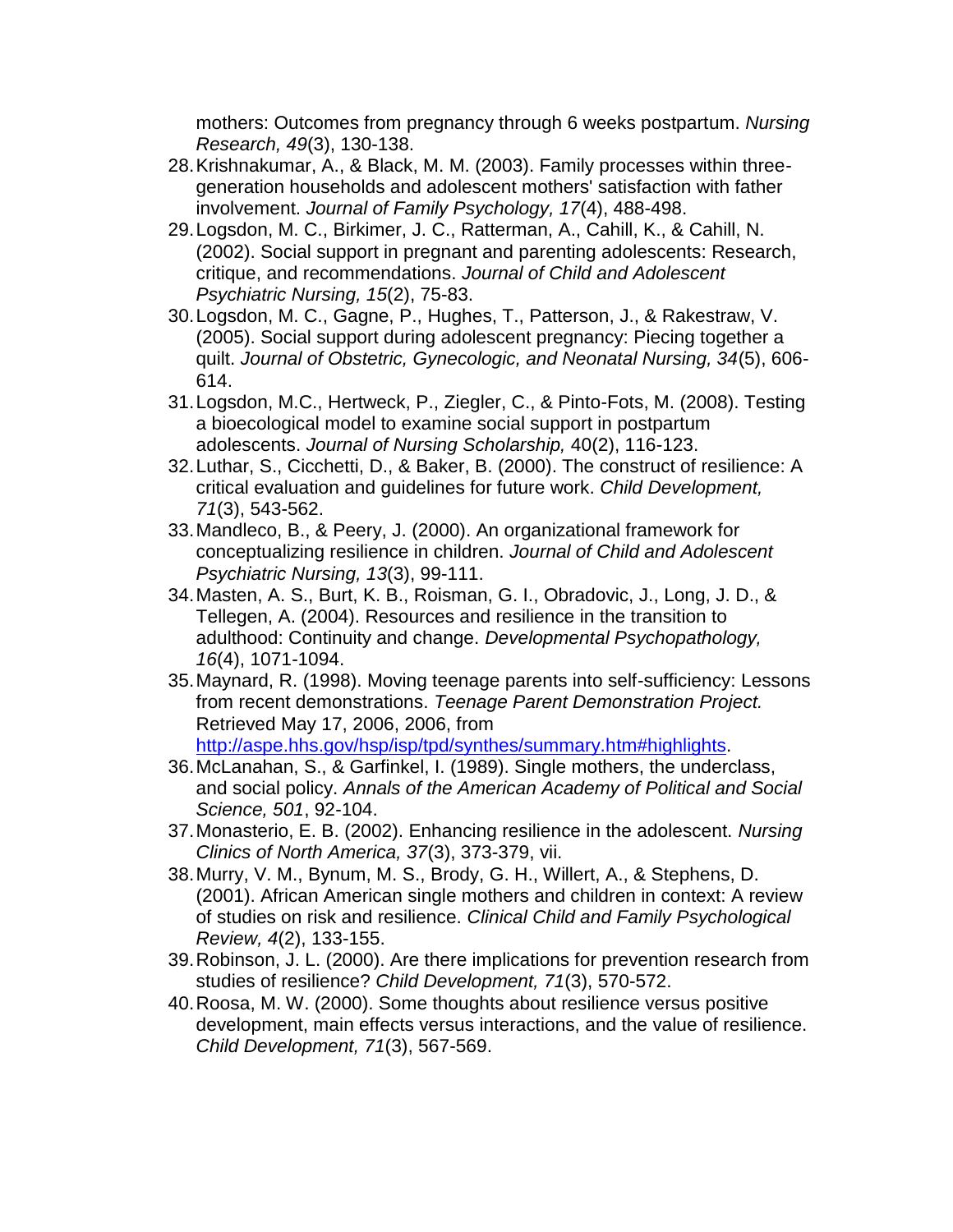- 41.SmithBattle, L. (2005a). Examining assumptions about teen mothers: Priorities and policies must set example for change. *American Journal of Nursing, 105*(4), 13.
- 42.SmithBattle, L. (2005b). Teenage mothers at age 30. *Western Journal of Nursing Research, 27*(7), 831-850; discussion 851-862.
- 43.Stiles, A. S. (2005). Parenting needs, goals, & strategies of adolescent mothers. *MCN: The American Journal of Maternal Child Nursing, 30*(5), 327-333.
- 44.Ungar, M. (2004). The importance of parents and other caregivers to the resilience of high-risk adolescents. *Family Process, 43*(1), 23-41.
- 45.Werner, E. E. (1989). High risk children in young adulthood: A longitudinal study from birth to 32 years. *American Journal of Orthopsychiatry, 59*, 72- 81.
- 46.Wiemann, C. M., Agurcia, C. A., Berenson, A. B., Volk, R. J., & Rickert, V. I. (2000). Pregnant adolescents: Experiences and behaviors associated with physical assault by an intimate partner. *Maternal Child Health Journal, 4*(2), 93-101.
- 47.Williams, E. G., & Sadler, L. S. (2001). Effects of an urban high schoolbased child care center on self-selected adolescent parents and their children. *Journal of School Health, 71*(2), 47-52.
- 48.Windham, A. M., Rosenberg, L., Fuddy, L., McFarlane, E., Sia, C., & Duggan, A. K. (2004). Risk of mother-reported child abuse in the first 3 years of life. *Child Abuse and Neglect, 28*, 645-667.
- 49.Wrennick, A. W., Schneider, K. M., & Monga, M. (2005). The effect of parenthood on perceived quality of life in teens. *American Journal of Obstetrics & Gynecology, 192*(5), 1465-1468.
- 50.Zelenko, M. A., Huffman, L., Lock, J., Kennedy, Q., & Steiner, H. (2001). Poor adolescent expectant mothers: Can we assess their potential for child abuse? *Journal of Adolescent Health, 29*(4), 271-278.

#### **Table 1**

#### *Demographic Characteristics of Participants*

| Characteristic                   | N  | Percent |
|----------------------------------|----|---------|
| Ethnicity                        |    |         |
| African American                 | 10 | 25      |
| White                            | 23 | 57.5    |
| Hispanic                         | 4  | 10      |
| <b>Native American</b>           | 3  | 7.5     |
| <b>Marital Status</b>            |    |         |
| Single                           | 24 | 60      |
| Unmarried with partner           | 3  |         |
| Separated, divorced              |    | 10      |
| Married, with partner            | 9  | 23      |
| <b>Pregnant/Parenting Status</b> |    |         |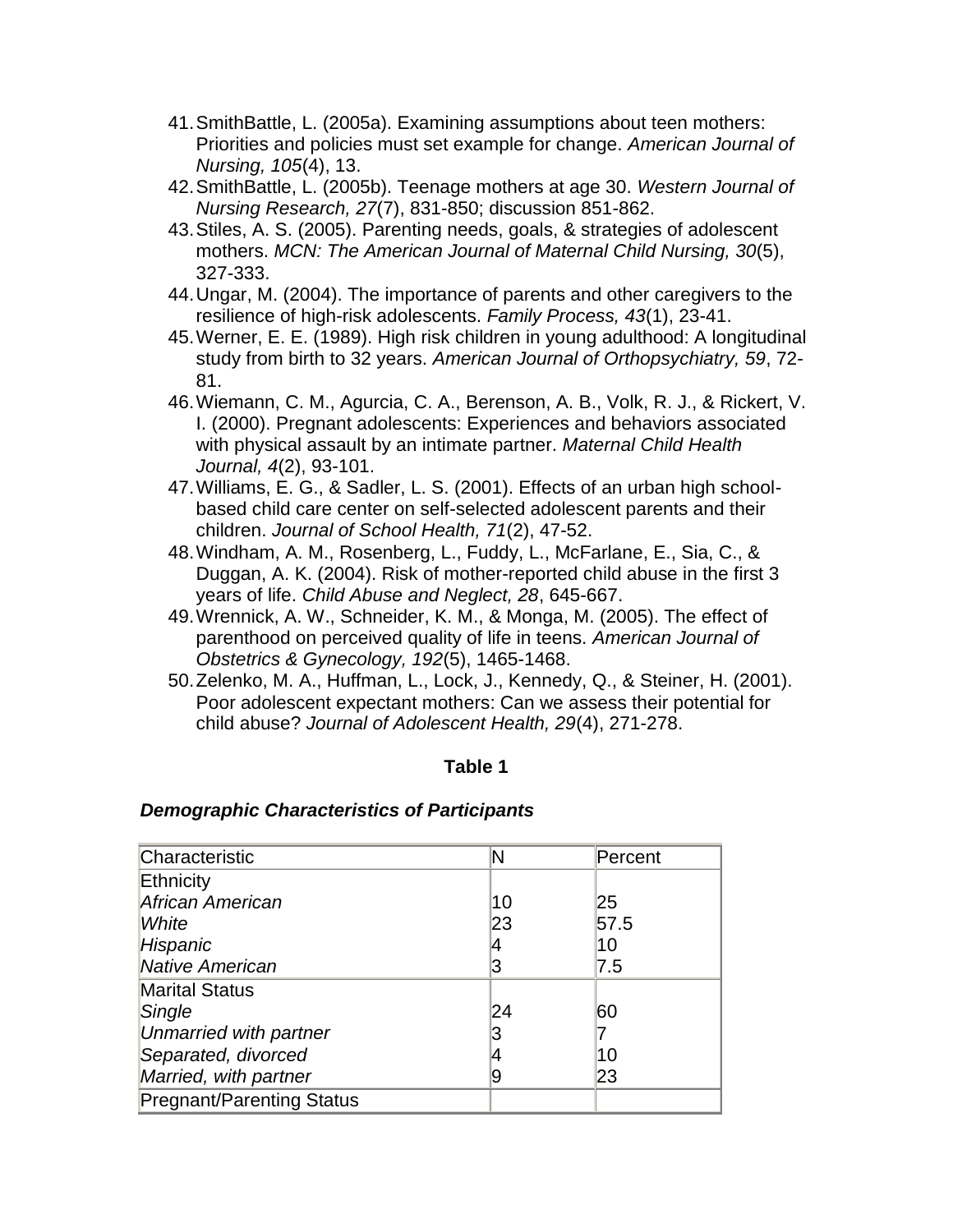| Pregnant                      | 25 | 64 |  |
|-------------------------------|----|----|--|
| Parenting                     | 15 | 36 |  |
| <b>Pregnant and parenting</b> | 15 | 36 |  |

# **Table 2**

# *Positive Parenting Behaviors by Participants (N=40)*

| <b>Parenting Behavior</b>                   | N              | Percent |
|---------------------------------------------|----------------|---------|
| <b>Discipline Strategies</b>                |                |         |
| Time outs                                   | 17             | 41      |
| Praise good behavior                        | 28             | 68      |
| <b>Redirect behavior</b>                    | 17             | 41      |
| Remove privileges                           | 8              | 20      |
| <b>Social Interactions</b>                  |                |         |
| Play with others                            | 23             | 56      |
| Go to the park                              | 28             | 44      |
| Go to the library                           | 7              | 17      |
| Go to Head Start                            | 6              | 15      |
| Go to church                                | 9              | 22      |
| <b>Communication with Child</b>             |                |         |
| <b>Baby talk</b>                            | 11             | 27      |
| <b>Imitation</b>                            | 18             | 44      |
| Ask child questions                         | 27             | 66      |
| Don't talk to child                         | $\overline{7}$ | 17      |
| <b>Rituals and Celebrations</b>             |                |         |
| Bedtime/mealtime rituals                    | 17             | 41      |
| Celebrate holidays                          | 35             | 85      |
| <b>Attend community events</b>              | 15             | 37      |
| Tell stories about past                     |                | 61      |
| Literacy                                    |                |         |
| <b>Read books</b>                           | 20             | 49      |
| Sing songs                                  | 26             | 63      |
| Draw pictures                               | 16             | 39      |
| <b>Visits with Healthcare Professionals</b> |                |         |
| <b>Brings list of questions</b>             | 7              | 17      |
| Asks questions if doesn't understand        | 14             | 34      |
| Asks for written information                | 31             | 76      |
| Attends follow-up visits                    | 14             | 34      |
| Attends well child visits                   | 26             | 63      |
| Goes to doctor when sick                    | 27             | 66      |
| Gets immunizations                          | 28             | 68      |
|                                             | 33             | 80      |
| <b>Child Safety</b>                         |                |         |
| Child gate at stairs                        | 9              | 22      |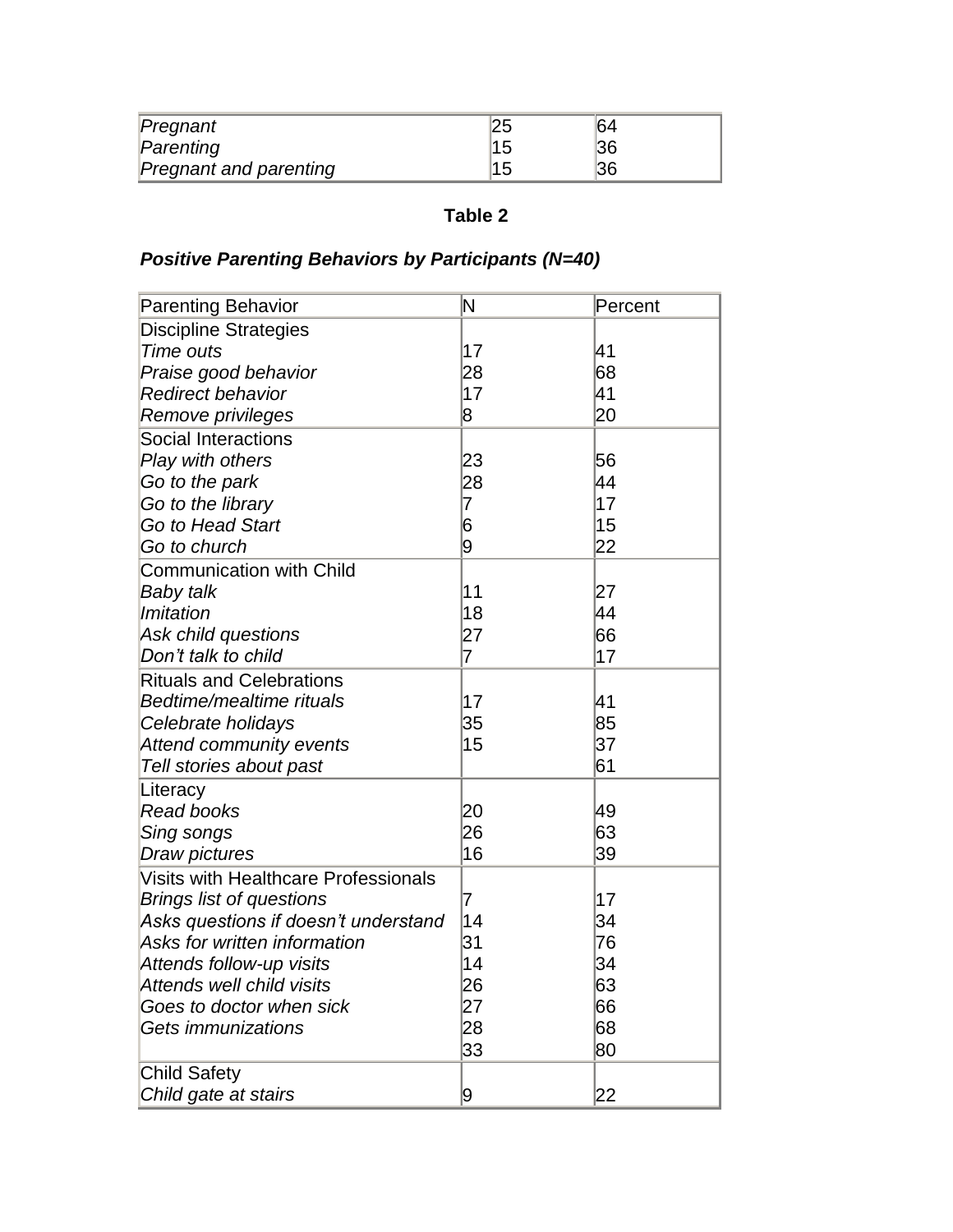| Covered electrical sockets   | 16 | 39 |  |
|------------------------------|----|----|--|
| Medicines locked away        | 28 | 68 |  |
| Small objects put away       | 30 | 73 |  |
| Bathroom door closed         | 27 | 66 |  |
| <b>Daily Nutrition</b>       |    |    |  |
| Formula/breast milk          | 18 | 44 |  |
| <b>Fruits and vegetables</b> | 22 | 54 |  |
| Dairy                        | 18 | 44 |  |
| Water or juice               | 27 | 66 |  |
| Whole grains                 | 14 | 34 |  |
| <b>Exercise Daily</b>        |    |    |  |
| Dance, crawl, jump           | 20 | 49 |  |
| Play outside                 | 20 | 49 |  |
| Go to the gym or YMCA        | 3  |    |  |
| Walks with mom               | 20 | 49 |  |

# **Table 3**

# *Relationship of Social Support to 5-Year Goals (N=40)*

|                        | No Goal | One Goal |    | Two Goals   Three Goals |
|------------------------|---------|----------|----|-------------------------|
| Two Sources of Support | 2%      | 41%      | 7% | 2%                      |
| One Source of Support  | 7%      | 22%      | 5% | 2%                      |
| No Support             | 2%      | 7%       |    | 2%                      |

# **Table 4**

# *Characteristics of Individuals Deriving the Most Benefit from Parent Meetings (N=14)*

| Characteristic                      | N  | Percent |
|-------------------------------------|----|---------|
| Age                                 |    |         |
| $14 - 17$                           | 14 | 28      |
| 18 and older                        | 10 | 72      |
| <b>Marital Status</b>               |    |         |
| Single                              | 9  | 65      |
| <b>Married</b>                      | З  | 21      |
| Cohabiting                          | 2  | 14      |
| Ethnicity                           |    |         |
| White                               | 11 | 79      |
| Native-American                     | 3  | 21      |
| <b>Sources of Public Assistance</b> |    |         |
| <b>WIC</b>                          | 13 | 93      |
| Food stamps                         | 8  | 60      |